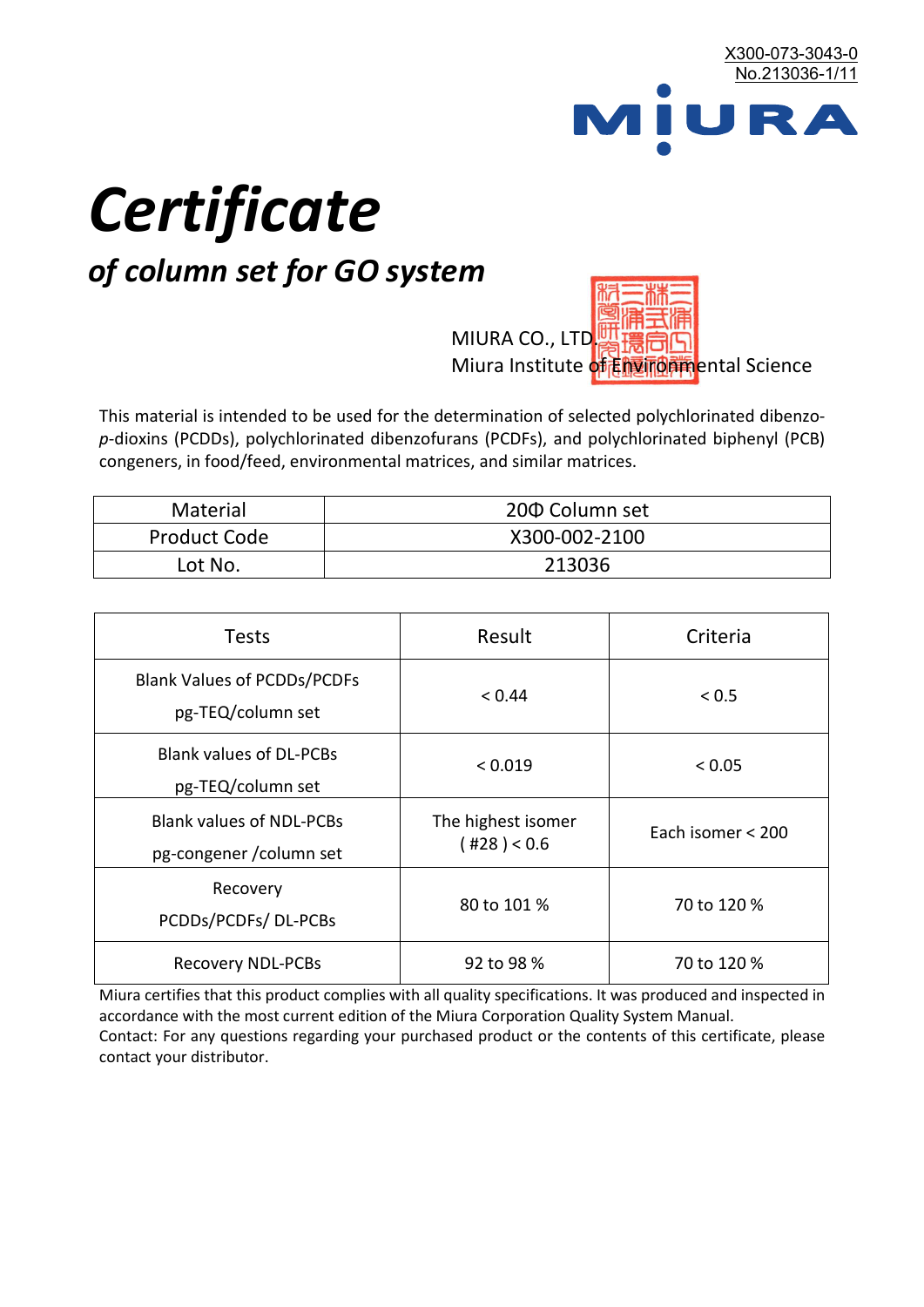### **DESCRIPTIONS**

**Lot Number:** The number mentioned on the labels on the column bag is the lot production number.

**Blank Level Values:** Blank level values, expressed as mass fractions (pg-TEQ per a column set), for selected PCB congeners, PCDD, and PCDF congeners are provided in Table 2. Blank level values are a reference value for which MIURA has the highest confidence in its accuracy, in that all known or suspected sources of bias have been investigated or taken into account (JIS K0311 or JIS K0312).

**Recovery Values (Sample):** Recovery values, expressed as percentages, are provided in Table 3 for selected mass labeled-PCB congeners, and selected mass labeled PCDD and PCDF congeners, based on selected mass labeled recovery standards added before GC-MS measurement. Recovery values meet EU regulations; however, the values meet the MIURA criteria for this certification, which are stricter than what is required by EU regulations.

#### **NOTICE AND WARNING TO USERS**

THE GO SYSTEM COLUMN SET IS INTENDED FOR DIOXIN ANALYTICAL USE ONLY, INCLUDING HAZARDOUS MATERIALS. BEFORE USE, READ THE SDS CAREFULLY; HANDLE PRODUCT AS A HAZARDOUS MATERIAL CAPABLE OF SKIN CORROSION AND/OR EYE DAMAGE.

#### **INSTRUCTIONS FOR STABILITY, STORAGE, AND USE**

**Stability and Storage:** The column set should be stored at room temperatures below 25 °C until use. It should not be frozen or exposed to sunlight or ultraviolet radiation. After removing from the bags, the contents should be used immediately, especially, because the concentration column (lower) "Alumina" can be deactivated under high-humidity. Storing of the removed column set is not recommended.

**Use:** If storing in a cold room or refrigerator, bring them to room temperature (let stand for approximately 30 min), remove water condensed on the surface of the bags. Carefully remove the bags to avoid damage of the column. Use the same lot number with one column set. For more information of column set refer to the operation manual.

#### **ANALYTICAL METHODS USED AT MIURA**

For preparation of blank test, several column sets chosen at random per lot production were allowed to reach ambient temperature; two types of the purification columns (upper: silver nitrate silica gel, and lower: sulfuric acid silica gel) were assembled, and 10 mL of n-hexane was added to wet the top of the column with the designated column cap and disposable syringe. Then, a known amount of internal standard solution (containing selected labeled PCB, PCDDs, and PCDFs congeners; as shown in Table 1) dissolved in 6 mL of n-hexane was added to the top of the column with disposable syringe, and the syringe was washed with 2 x 2 mL of n-hexane; the n-hexane was injected into the column again. Then, the purification columns assembled with the concentration columns (upper) and (lower) were set to the each system unit immediately. After two fractions (dioxin and PCB fractions) were obtained from each system unit, a known amount of the recovery standard solution was added to each concentration vessel. Finally, both fractions were concentrated using an evaporation system under nitrogen to 0.01 mL.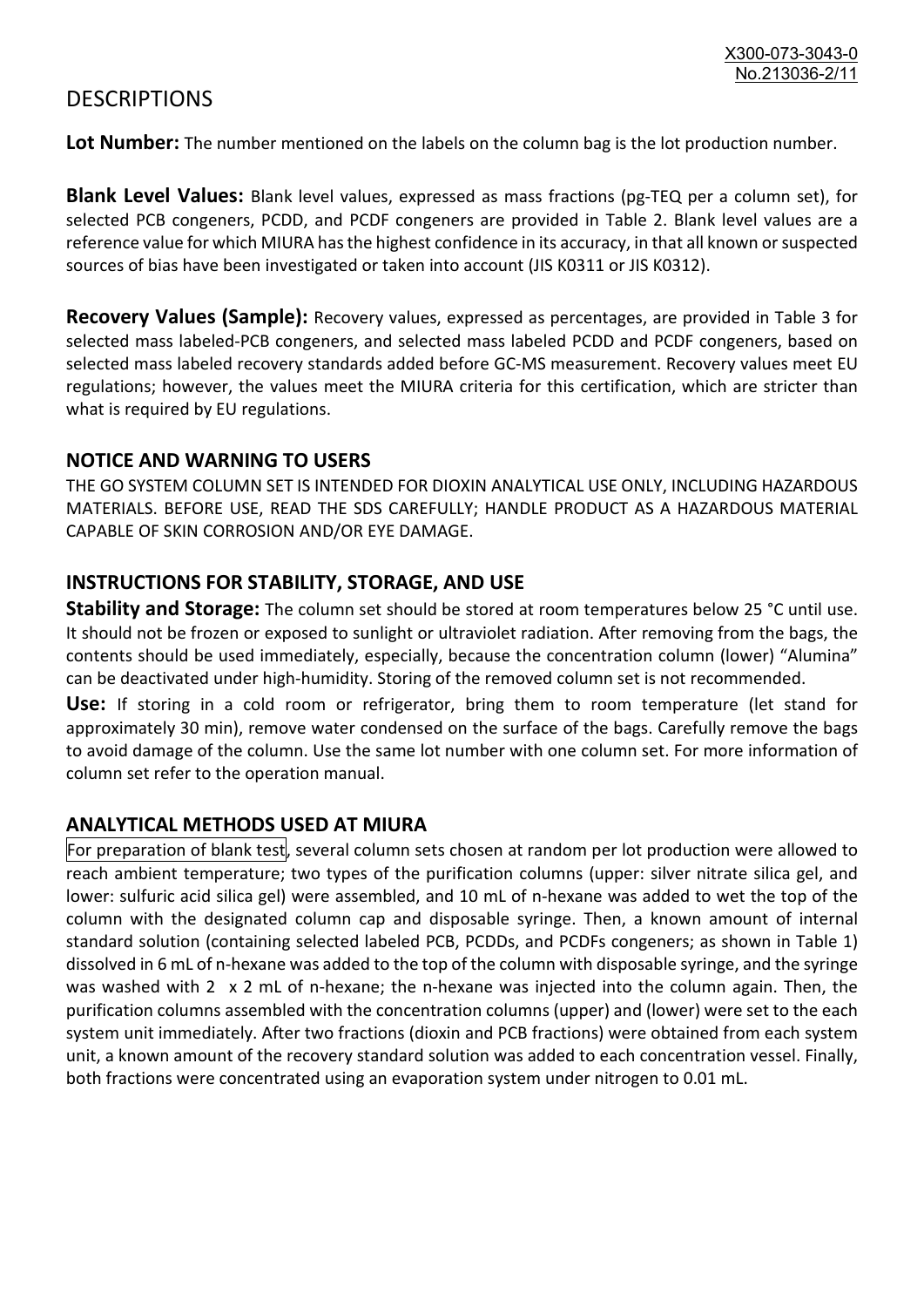X300-073-3043-0 No.213036-3/

| Compounds                   | Standard                      | Maker Code     | Maker                           | <b>Diluted</b><br>Concentration |
|-----------------------------|-------------------------------|----------------|---------------------------------|---------------------------------|
| PCDDs and PCDFs,<br>DL-PCBs | Internal Standard             | DF-SS-A        |                                 |                                 |
|                             | <b>Internal Standard</b>      | DFP-LCS-B      |                                 |                                 |
|                             | Recovery (Surrogate) Standard | DF-IS-J        | Wellington<br>Laboratories Inc. | $10$ ng/mL<br>in decane         |
| <b>NDL-PCBs</b>             | Internal Standard             | <b>MBP-28</b>  |                                 |                                 |
|                             |                               | <b>MBP-52</b>  |                                 |                                 |
|                             |                               | MBP-101        |                                 |                                 |
|                             |                               | <b>MBP-138</b> |                                 |                                 |
|                             |                               | MBP-153        |                                 |                                 |
|                             | Recovery (Surrogate) Standard | <b>MBP-19</b>  |                                 |                                 |
|                             |                               | <b>MBP-70</b>  |                                 |                                 |
|                             |                               | MBP-111        |                                 |                                 |
|                             |                               | MBP-162        |                                 |                                 |
|                             |                               | <b>MBP-178</b> |                                 |                                 |

Table 1. Standard solutions used for recovery tests.

The concentrated dioxin fraction was analyzed using gas chromatography / high resolution mass spectrometry (GC/HRMS) operated in electron impact (EI) mode. A 0.25 mm ID × 60 m fused silica capillary (BPX-DXN, TRAJAN) was used. The concentrated PCB fraction was analyzed using GC/HRMS operated in EI mode. A 0.25 mm ID × 60 m fused silica capillary (HT8-PCB, TRAJAN) was used. All injections were 2 μL using a splitless inlet. The results, blank level values, are provided in Table 2. The chromatograms of each compounds are shown at page 6 and after. Furthermore, the dioxin and PCB fractions were analyzed using gas chromatography / low resolution mass spectrometry operated in total ion scan (m/z 50 to 500) mode, to confirm if interferences may affect determination of target compounds by GC/HRMS are included in the fractions, the chromatograms are not shown here.

For the recovery test (sample), The sunflower seed oil from Helianthus annuus (S5007-1L, Sigma Aldrich) was dissolved in 2 mL of n-hexane. A known amount of the internal standard solution was added to the flask, mixed, and allowed to equilibrate. First, several column sets chosen at random per lot production were allowed to reach ambient temperature; the purification columns (upper) and (lower) were assembled. 10 mL of n-hexane was added to wet the top of the column with the designated column cap and disposable syringe. Then, the sample with the internal standard was injected into the top of the column with the disposable syringe, and the syringe was washed with 2 x 2 mL of n-hexane; the n-hexane was injected into the column again. The purification column was assembled with the concentration column (upper) and (lower), and set to the each system unit immediately. After obtaining two fractions from the system unit, the dioxin and PCB fractions were concentrated using an evaporation system under nitrogen to approximately 0.01 mL. After the addition of a known amount of recovery standard solution, the both fractions were concentrated to 0.02 mL; then dioxin and PCB in each fractions were analyzed using GC/HRMS as mentioned above test. The inspection results is displayed in Table 3.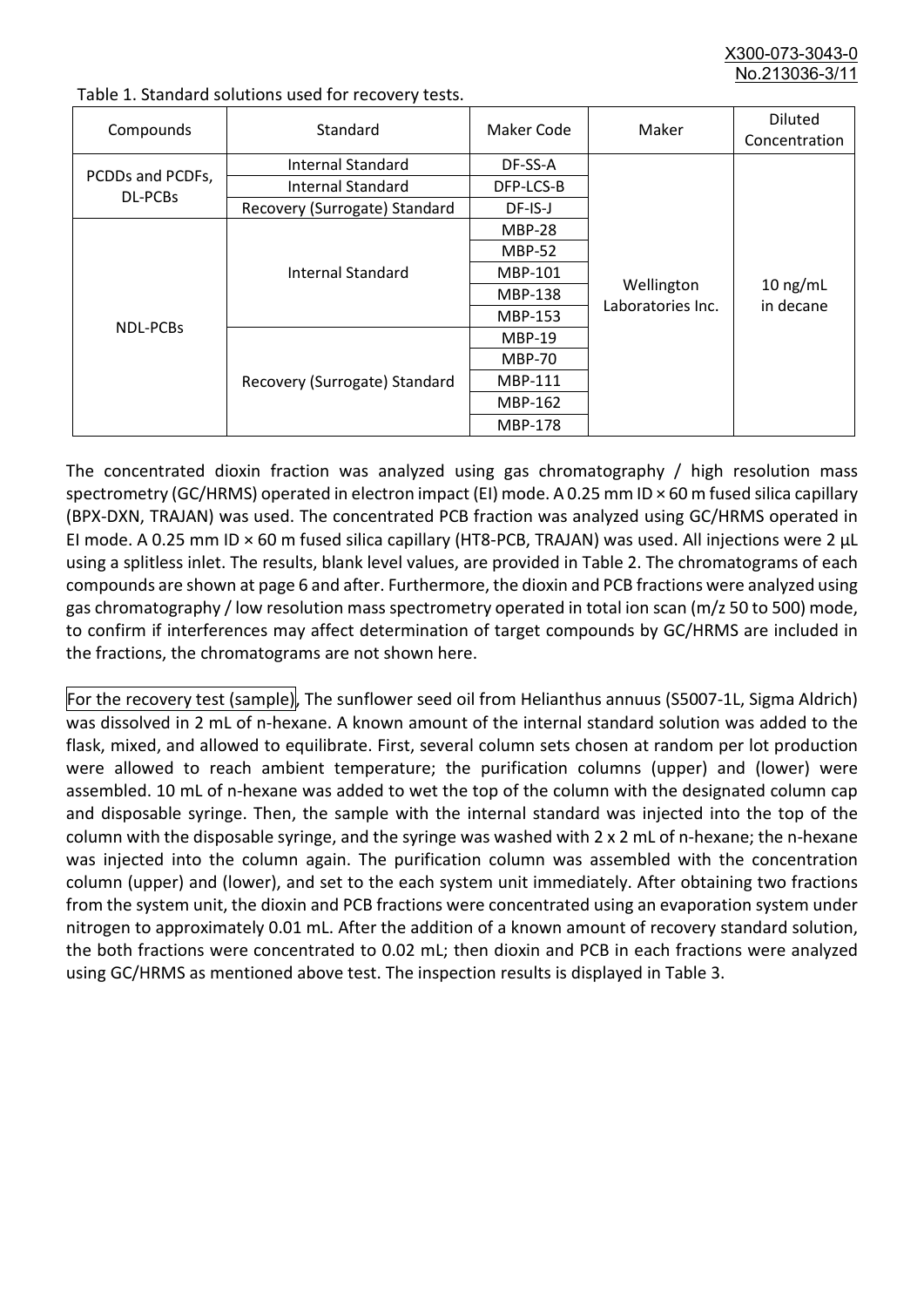X300-073-3043-0 No.213036-4/11

|  | Table 2 Blank levels of dioxins (PCDDs/PCDFs and DL-PCBs) and NDL-PCBs per column set. |
|--|----------------------------------------------------------------------------------------|
|--|----------------------------------------------------------------------------------------|

| able 2 Diarik levels of dioxins (I CDDs) I CDTs and DET CDs) and NDET CDs per column sett.<br>Congener | Concentration | LOQ       | <b>LOD</b> | $S/N=3$   | TEQ*      |
|--------------------------------------------------------------------------------------------------------|---------------|-----------|------------|-----------|-----------|
|                                                                                                        | pg/column     | pg/column | pg/column  | pg/column | pg/column |
| 2,3,7,8-TeCDD                                                                                          | <b>ND</b>     | 0.29      | 0.09       | 0.09      | 0.09      |
| 1,2,3,7,8-PeCDD                                                                                        | <b>ND</b>     | 0.30      | 0.09       | 0.09      | 0.09      |
| 1,2,3,4,7,8-HxCDD                                                                                      | <b>ND</b>     | 0.8       | 0.2        | 0.1       | 0.02      |
| 1,2,3,6,7,8-HxCDD                                                                                      | <b>ND</b>     | 0.7       | 0.2        | 0.1       | 0.02      |
| 1,2,3,7,8,9-HxCDD                                                                                      | <b>ND</b>     | 0.8       | 0.2        | 0.1       | 0.02      |
| 1,2,3,4,6,7,8-HpCDD                                                                                    | <b>ND</b>     | 1.3       | 0.4        | 0.1       | 0.004     |
| <b>OCDD</b>                                                                                            | <b>ND</b>     | 1.9       | 0.6        | 0.2       | 0.00018   |
| 2,3,7,8-TeCDF                                                                                          | <b>ND</b>     | 0.9       | 0.3        | 0.1       | 0.03      |
| 1,2,3,7,8-PeCDF                                                                                        | <b>ND</b>     | 0.8       | 0.2        | 0.09      | 0.006     |
| 2,3,4,7,8-PeCDF                                                                                        | <b>ND</b>     | 0.5       | 0.2        | 0.08      | 0.06      |
| 1,2,3,4,7,8-HxCDF                                                                                      | <b>ND</b>     | 0.6       | 0.2        | 0.09      | 0.02      |
| 1,2,3,6,7,8-HxCDF                                                                                      | <b>ND</b>     | 0.9       | 0.3        | 0.09      | 0.03      |
| 1,2,3,7,8,9-HxCDF                                                                                      | <b>ND</b>     | 0.6       | 0.2        | 0.1       | 0.02      |
| 2,3,4,6,7,8-HxCDF                                                                                      | <b>ND</b>     | 0.6       | 0.2        | 0.09      | 0.02      |
| 1,2,3,4,6,7,8-HpCDF                                                                                    | <b>ND</b>     | 1.0       | 0.3        | 0.07      | 0.003     |
| 1,2,3,4,7,8,9-HpCDF                                                                                    | <b>ND</b>     | 1.1       | 0.3        | 0.09      | 0.003     |
| <b>OCDF</b>                                                                                            | <b>ND</b>     | 2.0       | 0.6        | 0.2       | 0.00018   |
| #81 (3,4,4',5-TeCB)                                                                                    | <b>ND</b>     | 0.7       | 0.2        | 0.06      | 0.00006   |
| #77 (3,3',4,4'-TeCB)                                                                                   | <b>ND</b>     | 1.5       | 0.5        | 0.07      | 0.00005   |
| #126 (3,3',4,4',5-PeCB)                                                                                | <b>ND</b>     | 0.4       | 0.1        | 0.06      | 0.01      |
| #169 (3,3',4,4',5,5'-HxCB)                                                                             | <b>ND</b>     | 0.9       | 0.3        | 0.1       | 0.009     |
| #123 (2',3,4,4',5-PeCB)                                                                                | <b>ND</b>     | 0.4       | 0.1        | 0.03      | 0.000003  |
| #118 (2,3',4,4',5-PeCB)                                                                                | <b>ND</b>     | 0.7       | 0.2        | 0.03      | 0.000006  |
| #105 (2,3,3',4,4'-PeCB)                                                                                | <b>ND</b>     | 0.4       | 0.1        | 0.03      | 0.000003  |
| #114 (2,3,4,4',5-PeCB)                                                                                 | <b>ND</b>     | 0.6       | 0.2        | 0.03      | 0.000006  |
| #167 (2,3',4,4',5,5'-HxCB)                                                                             | <b>ND</b>     | 0.4       | 0.1        | 0.03      | 0.000003  |
| #156 (2,3,3',4,4',5-HxCB)                                                                              | <b>ND</b>     | 0.5       | 0.1        | 0.03      | 0.000003  |
| #157 (2,3,3',4,4',5'-HxCB)                                                                             | <b>ND</b>     | 0.6       | 0.2        | 0.03      | 0.000006  |
| #189 (2,3,3',4,4',5,5'-HpCB)                                                                           | <b>ND</b>     | 0.4       | 0.1        | 0.02      | 0.000003  |
| #28 (2,4,4'-TrCB)                                                                                      | 0.6           | 0.4       | 0.1        | 0.04      |           |
| #52 (2,2',5,5'-TeCB)                                                                                   | (0.2)         | 0.3       | 0.1        | 0.05      |           |
| #101 (2,2',4,5,5'-PeCB)                                                                                | <b>ND</b>     | 0.4       | 0.1        | 0.04      |           |
| #138 (2,2',3,4,4',5'-HxCB)                                                                             | <b>ND</b>     | 0.6       | 0.2        | 0.04      |           |
| #153 (2,2',4,4',5,5'-HxCB)                                                                             | <b>ND</b>     | 1.1       | 0.3        | 0.04      |           |
| #180 (2,2',3,4,4',5,5'-HpCB)                                                                           | <b>ND</b>     | 0.6       | 0.2        | 0.04      |           |

\* TEQ: Toxicity Equivalents (are applied WHO-TEF(2006))

- 1. The figures in the parentheses in the concentration of actual measurement denote the concentration of the LOD or more and less than the LOQ.
- 2. ND in the concentration of actual measurement denotes less than the LOD.
- 3. TEQ are calculated with an actual measurement which is the concentration of the LOQ or more, and an actual measurement which is the concentration of the LOD or more and less than the LOQ, respectively. For values less than the LOD, TEQ are calculated with the LOD.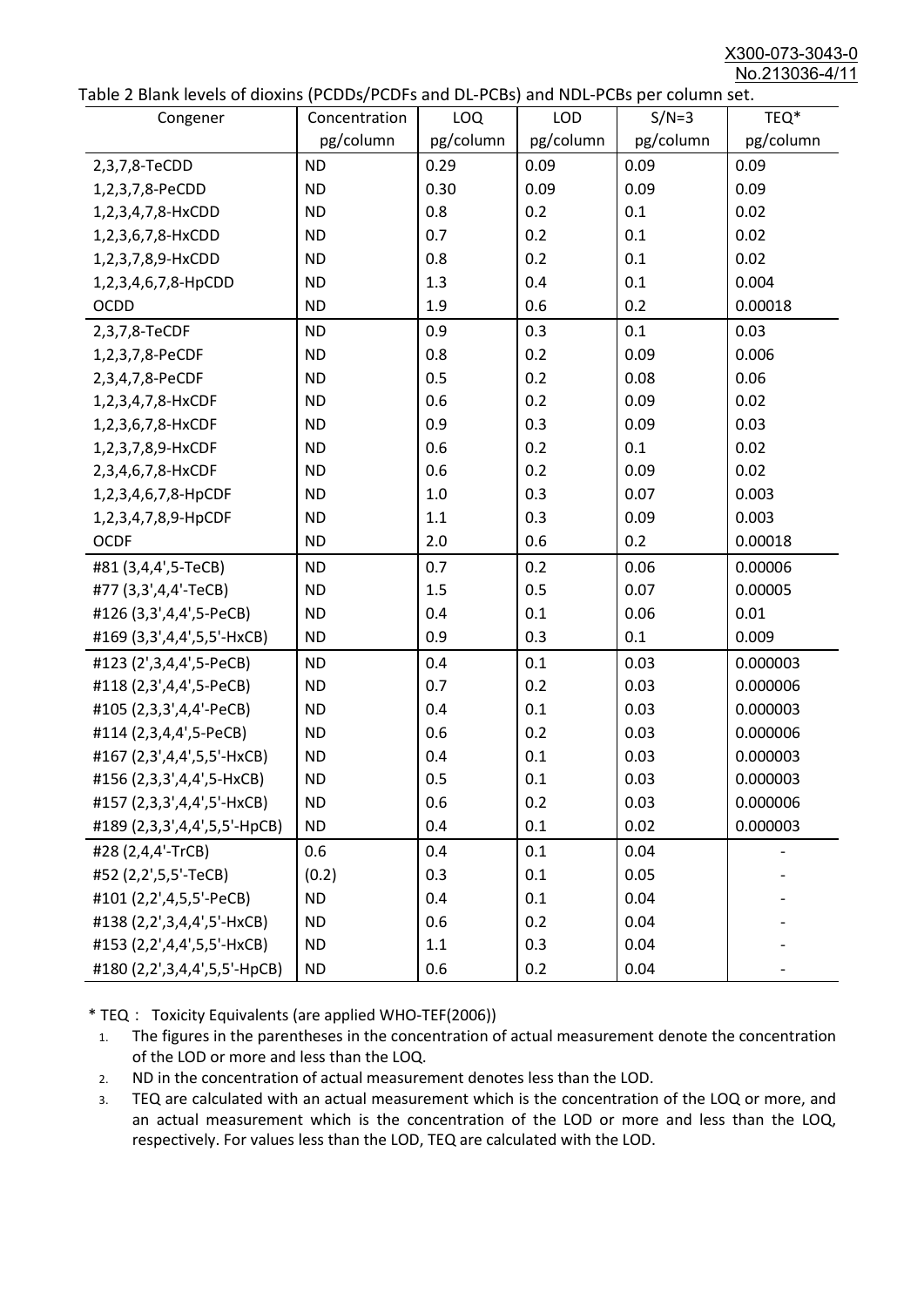| uwic J.<br>Recoveries of fabeled internal standar |        |
|---------------------------------------------------|--------|
| Congener                                          | Sample |
| 2,3,7,8-TeCDD                                     | 80%    |
| 1,2,3,7,8-PeCDD                                   | 91%    |
| 1,2,3,4,7,8-HxCDD                                 | 94 %   |
| 1,2,3,6,7,8-HxCDD                                 | 92%    |
| 1,2,3,7,8,9-HxCDD                                 | 88%    |
| 1,2,3,4,6,7,8-HpCDD                               | 85 %   |
| <b>OCDD</b>                                       | 85%    |
| 2,3,7,8-TeCDF                                     | 90%    |
| 1,2,3,7,8-PeCDF                                   | 92%    |
| 2,3,4,7,8-PeCDF                                   | 100 %  |
| 1,2,3,4,7,8-HxCDF                                 | 92%    |
| 1,2,3,6,7,8-HxCDF                                 | 92%    |
| 1,2,3,7,8,9-HxCDF                                 | 92 %   |
| 2,3,4,6,7,8-HxCDF                                 | 93 %   |
| 1,2,3,4,6,7,8-HpCDF                               | 83%    |
| 1,2,3,4,7,8,9-HpCDF                               | 82%    |
| <b>OCDF</b>                                       | 87%    |
| #81 (3,4,4',5-TeCB)                               | 87%    |
| #77 (3,3',4,4'-TeCB)                              | 87%    |
| #126 (3,3',4,4',5-PeCB)                           | 95 %   |
| #169 (3,3',4,4',5,5'-HxCB)                        | 101 %  |
| #123 (2',3,4,4',5-PeCB)                           | 91%    |
| #118 (2,3',4,4',5-PeCB)                           | 88%    |
| #105 (2,3,3',4,4'-PeCB)                           | 91%    |
| #114 (2,3,4,4',5-PeCB)                            | 94 %   |
| #167 (2,3',4,4',5,5'-HxCB)                        | 88%    |
| #156 (2,3,3',4,4',5-HxCB)                         | 91%    |
| #157 (2,3,3',4,4',5'-HxCB)                        | 87%    |
| #189 (2,3,3',4,4',5,5'-HpCB)                      | 89%    |
| #28 (2,4,4'-TrCB)                                 | 98%    |
| #52 (2,2',5,5'-TeCB)                              | 97%    |
| #101 (2,2',4,5,5'-PeCB)                           | 98%    |
| #138 (2,2',3,4,4',5'-HxCB)                        | 96 %   |
| #153 (2,2',4,4',5,5'-HxCB)                        | 92%    |
| #180 (2,2',3,4,4',5,5'-HpCB)                      | 96 %   |

Table 3. Recoveries of labeled internal standards.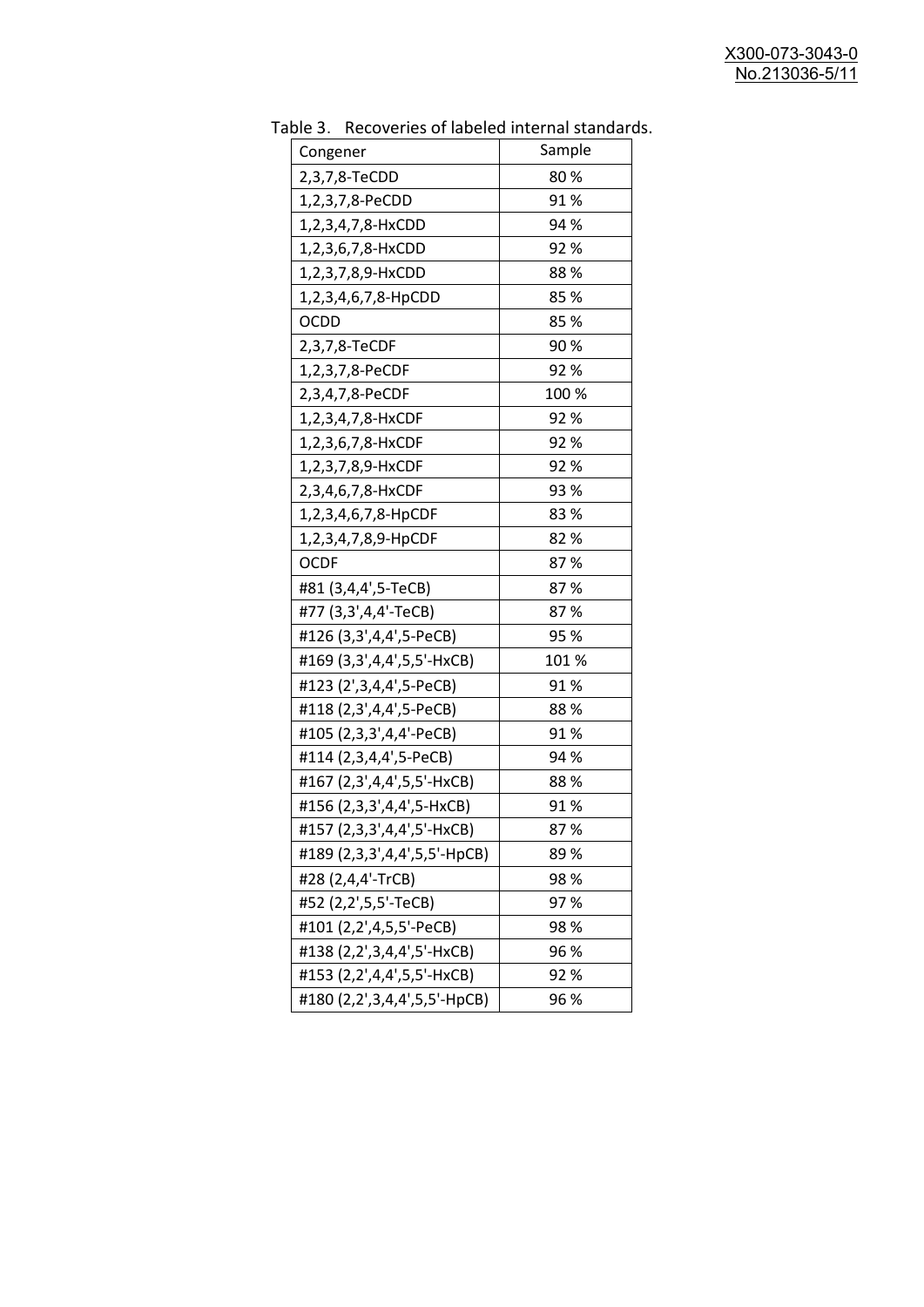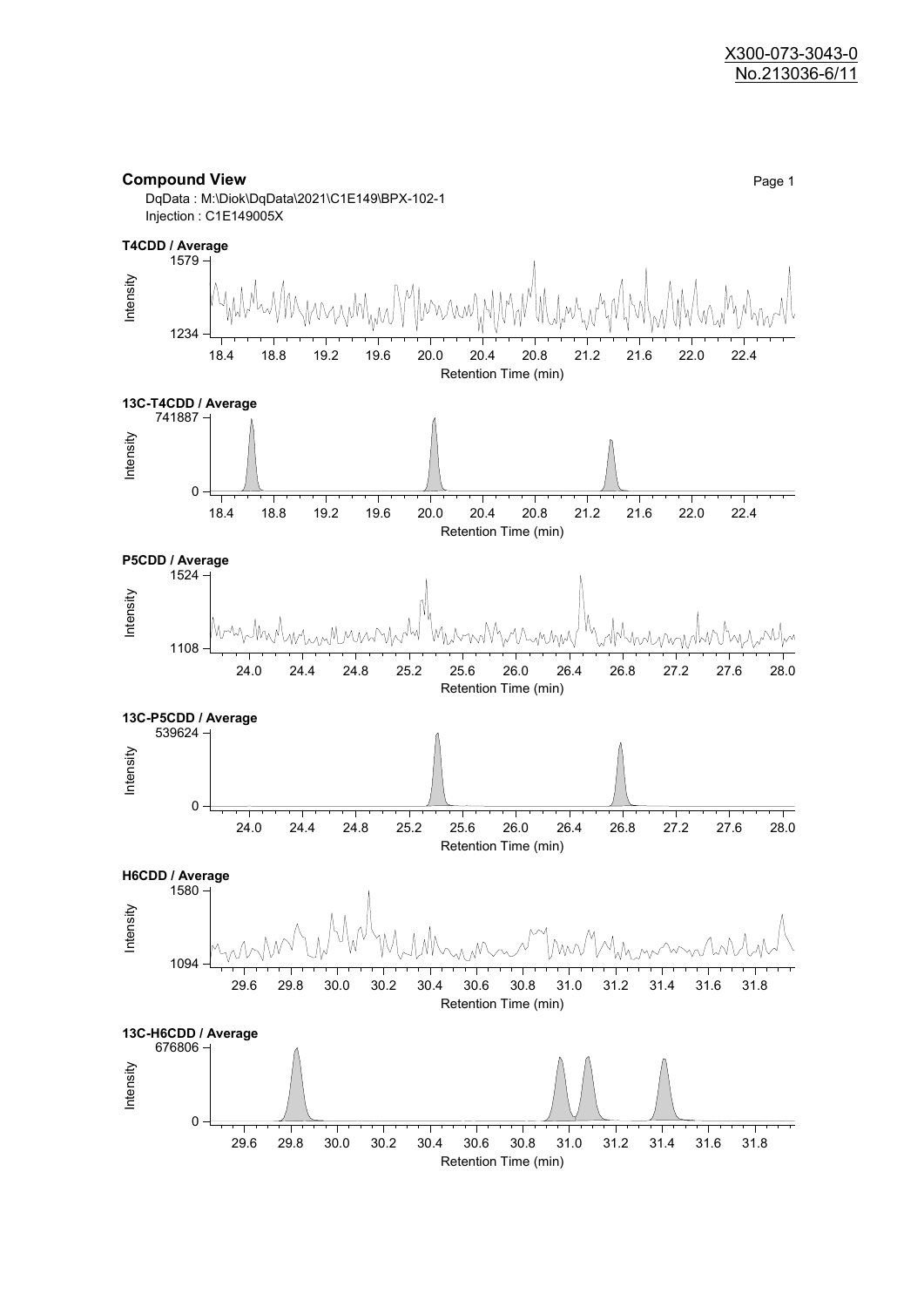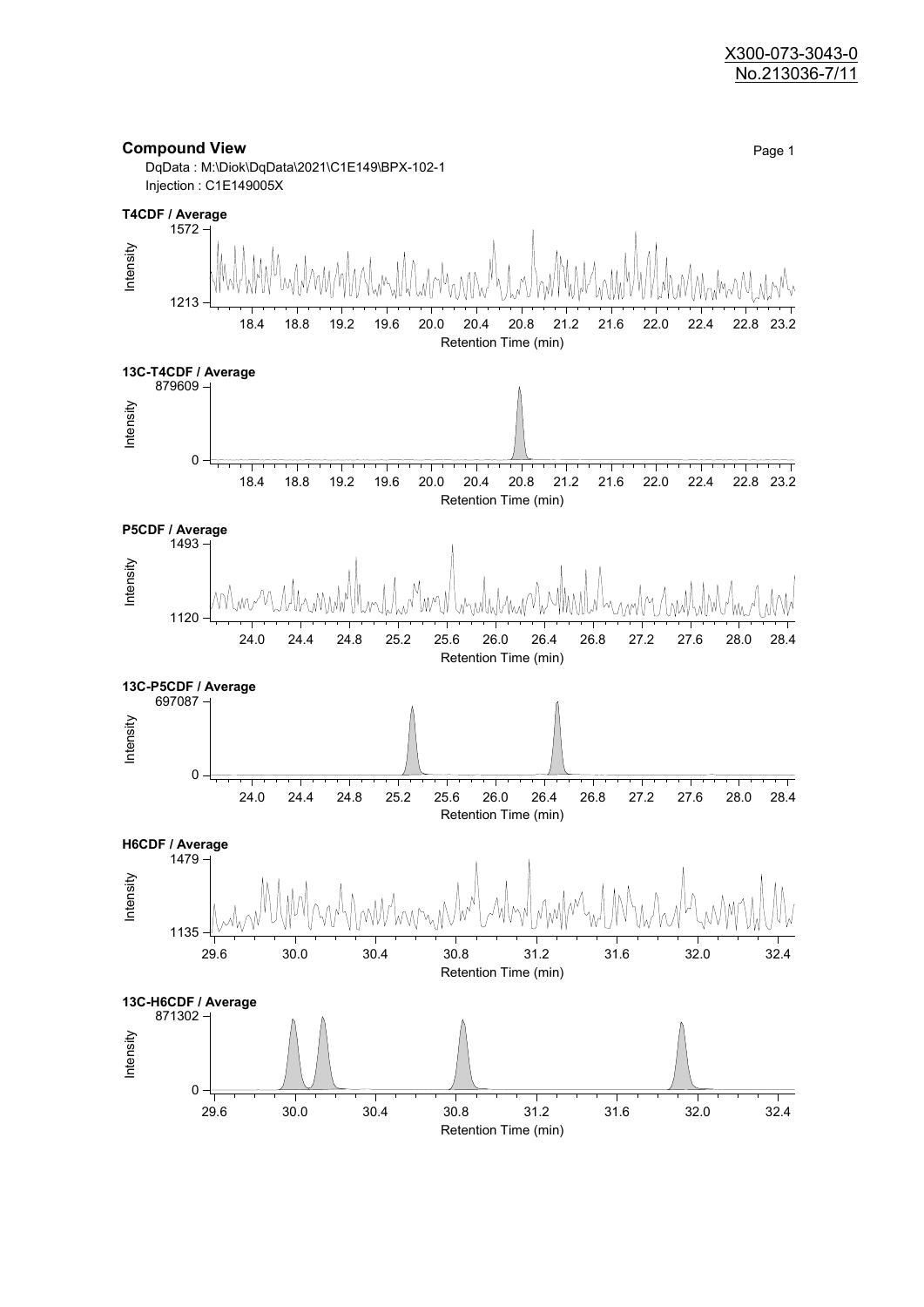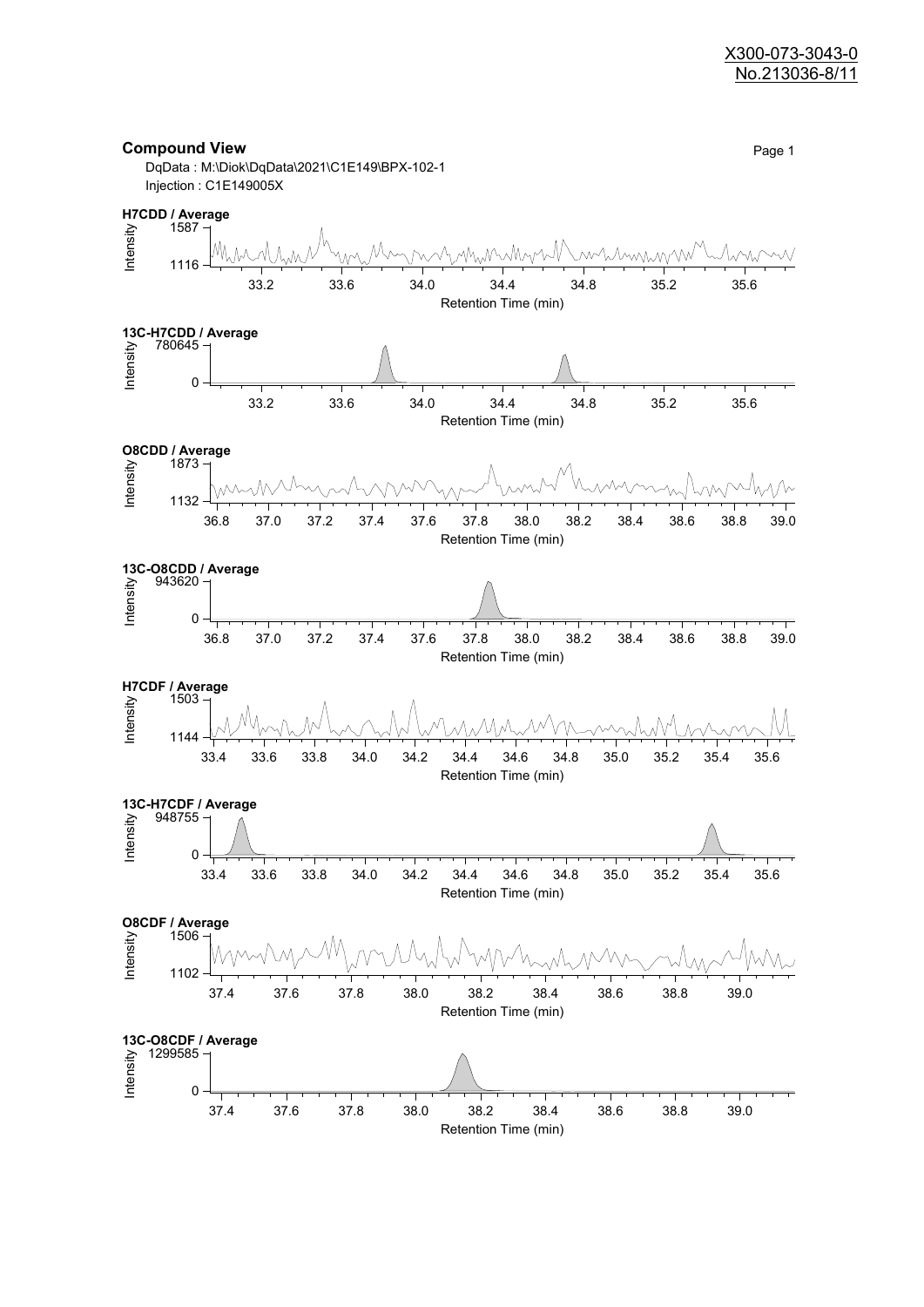

Retention Time (min)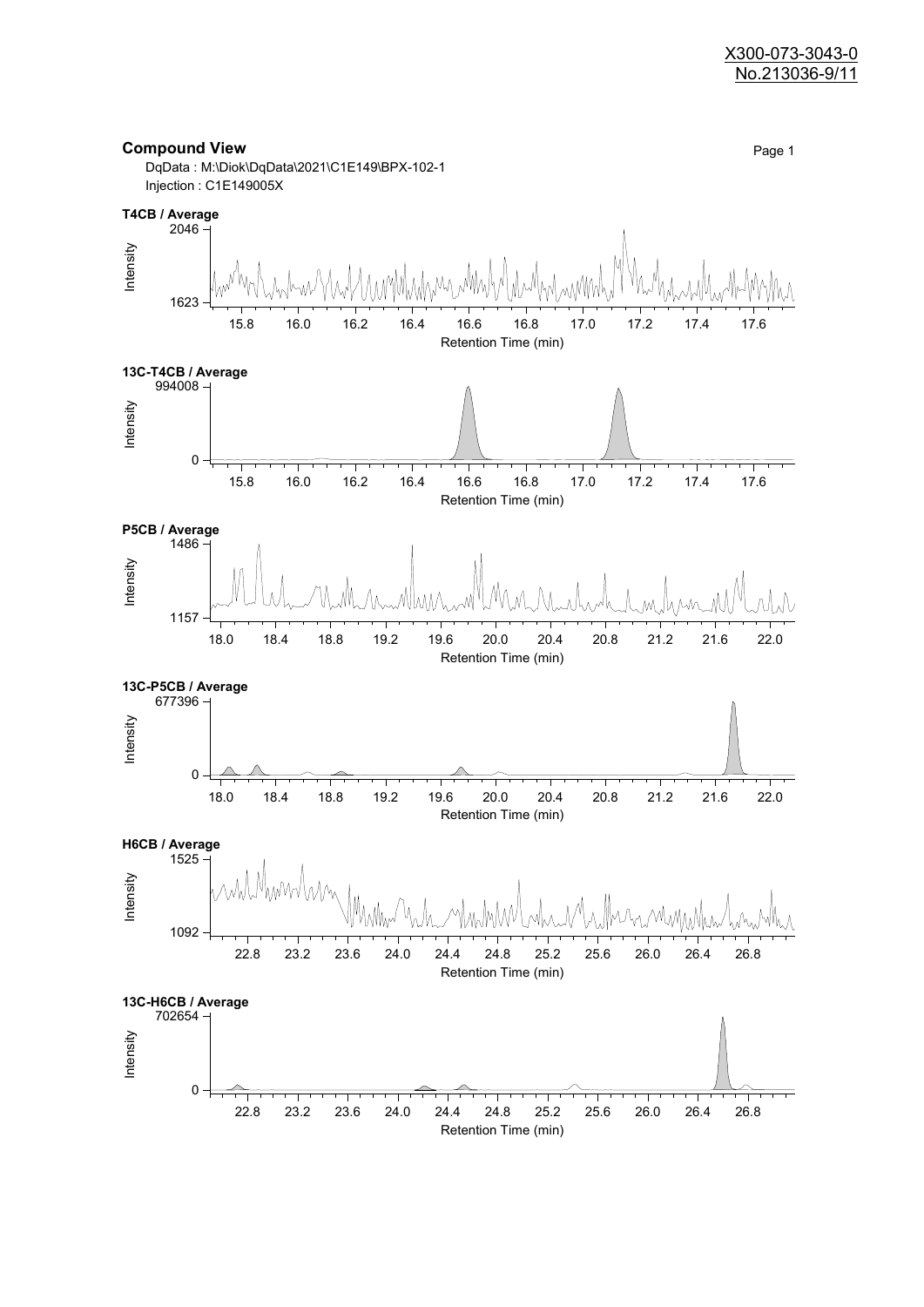